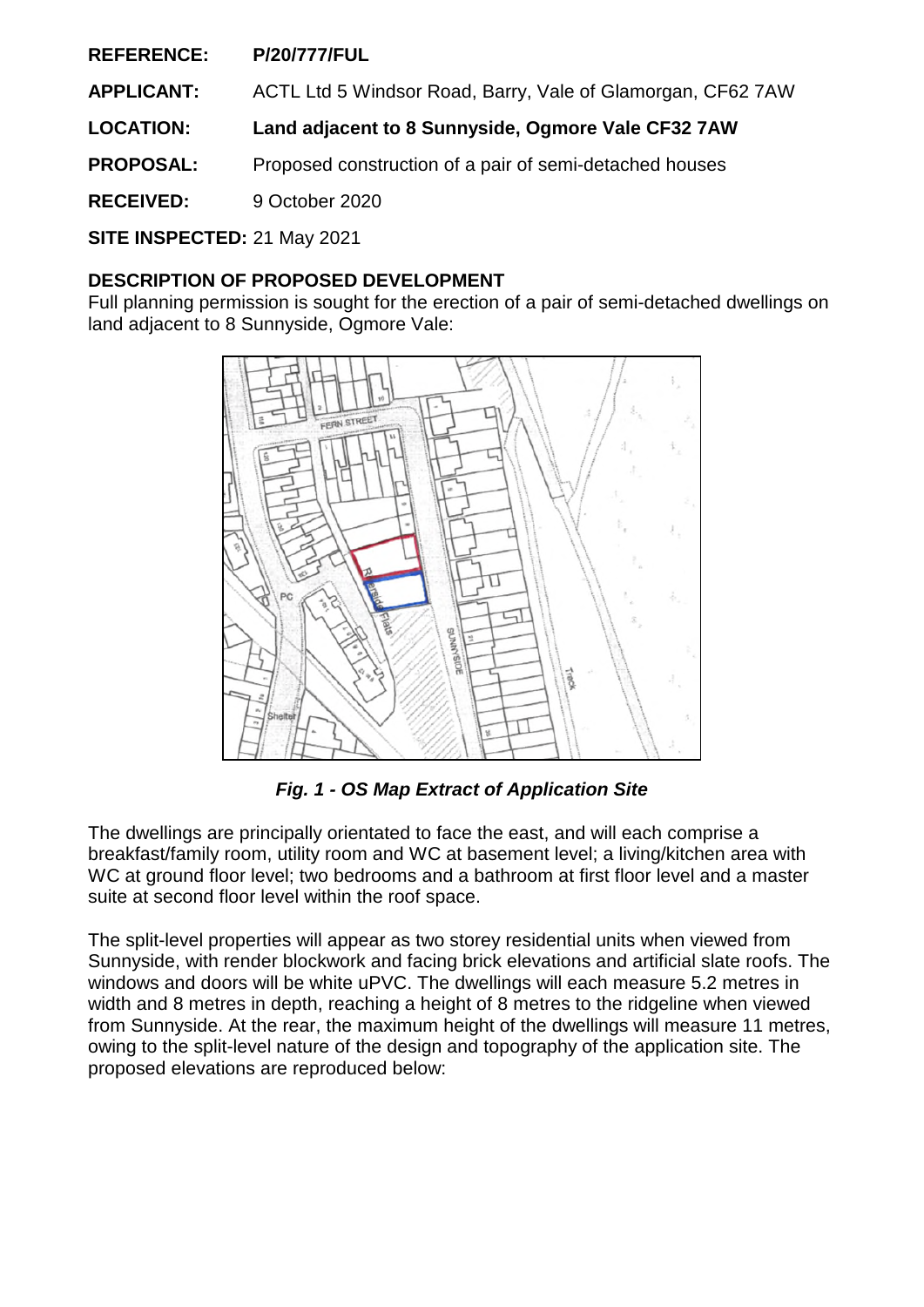

*Fig. 2 - Proposed Front and Rear Elevations* 

## **SITE DESCRIPTION**

The application site lies within the Local Settlement of Ogmore Vale, as defined by Policy PLA1 of the adopted Local Development Plan (2013). It comprises a vacant, rectangularshaped parcel of land located on the western side of Sunnyside on land which slopes significantly downwards towards the west. The site is proposed to be accessed off its eastern boundary, directly off Sunnyside. It is significantly overgrown with vegetation, as shown below:



*Fig. 3 - Application Site (looking southwards)* 

The application site is surrounded by residential properties to the north, east and south which are predominantly a mix of semi-detached and terraced properties of traditional form and appearance, finished in rendered elevations with a mix of concrete tile and slate roofs.

Owing to the steep topography of the site and its surroundings, the properties on the western side of Sunnyside are split-level, whilst the properties on the eastern side are raised above the adjacent highway, as shown below: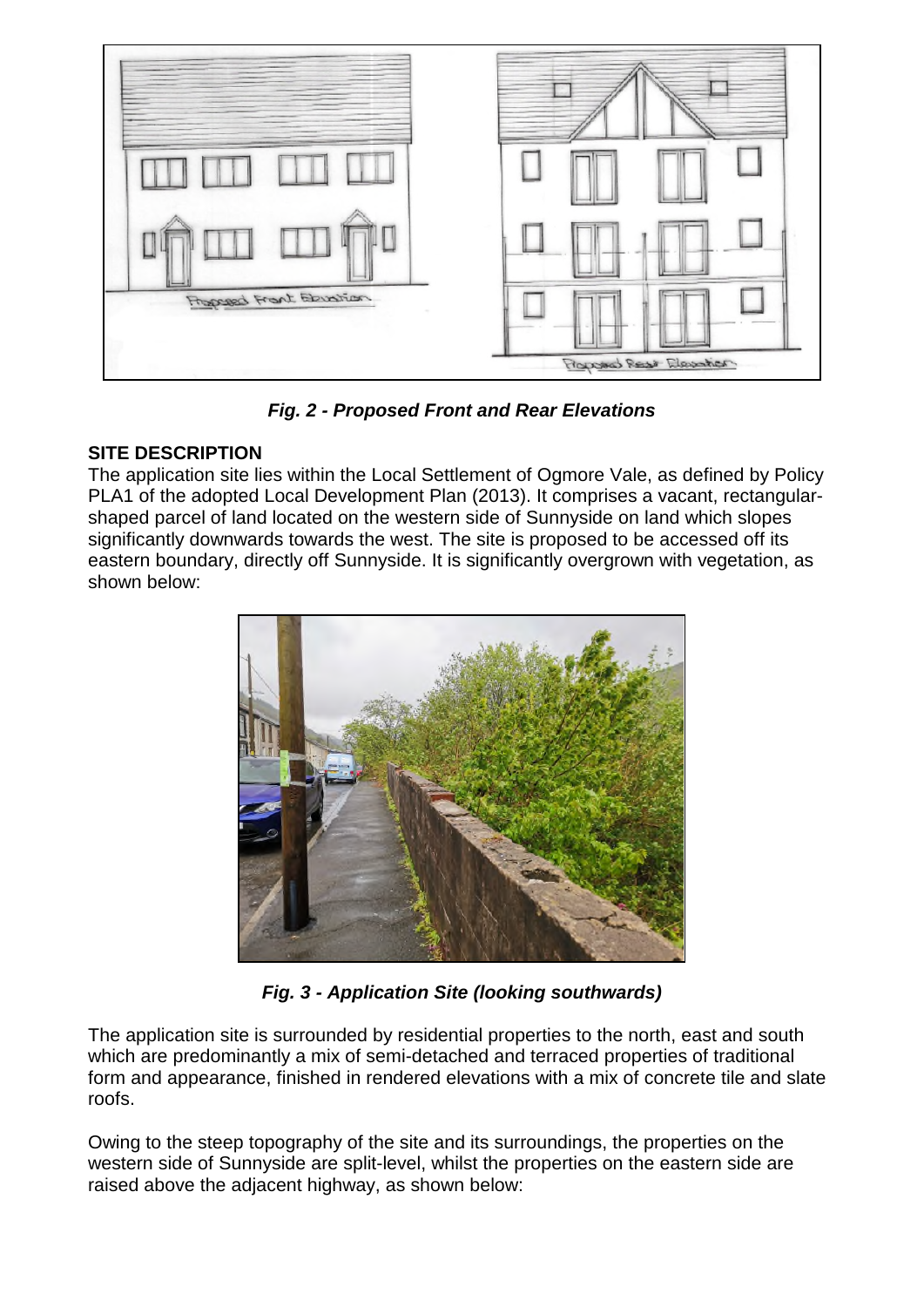

# *Fig. 4 - Streetscene (looking northwards)*

| <b>RELEVANT HISTORY</b>                |                                                  |                        |             |  |
|----------------------------------------|--------------------------------------------------|------------------------|-------------|--|
| <b>Application</b><br><b>Reference</b> | <b>Description</b>                               | <b>Decision</b>        | <b>Date</b> |  |
| P/03/1489/OUT                          | 2no Detached Dwellings with garage<br>and drives | Conditional<br>Consent | 30/01/2004  |  |
| P/05/582/FUL                           | Three detached dwellings                         | Refused                | 02/09/2005  |  |
| P/06/247/FUL                           | Erect 4no 2 bedroom apartments                   | Conditional<br>Consent | 12/05/2006  |  |

## **CONSULTATION RESPONSES**

| <b>CONSULTEE</b><br><b>Land Drainage</b><br>23 November 2020                                                             | <b>COMMENTS</b><br>No objection subject to the inclusion of the recommended<br>planning conditions and informative notes. |
|--------------------------------------------------------------------------------------------------------------------------|---------------------------------------------------------------------------------------------------------------------------|
| <b>Dwr Cymru/Welsh</b><br>Water<br>25 November 2020                                                                      | No objection.                                                                                                             |
| <b>Shared Regulatory</b><br><b>Services</b><br><b>Public Protection:</b><br><b>Contaminated Land</b><br>24 November 2020 | Recommends the inclusion of conditions and informative<br>notes.                                                          |
| <b>Transportation Officer</b><br>(Highways)<br>04 August 2021                                                            | No objection subject to the inclusion of the recommended<br>planning condition.                                           |
| <b>Shared Regulatory</b><br><b>Services</b><br><b>Public Protection:</b><br><b>Contaminated Land</b><br>24 November 2020 | Recommends the inclusion of conditions and informative<br>notes.                                                          |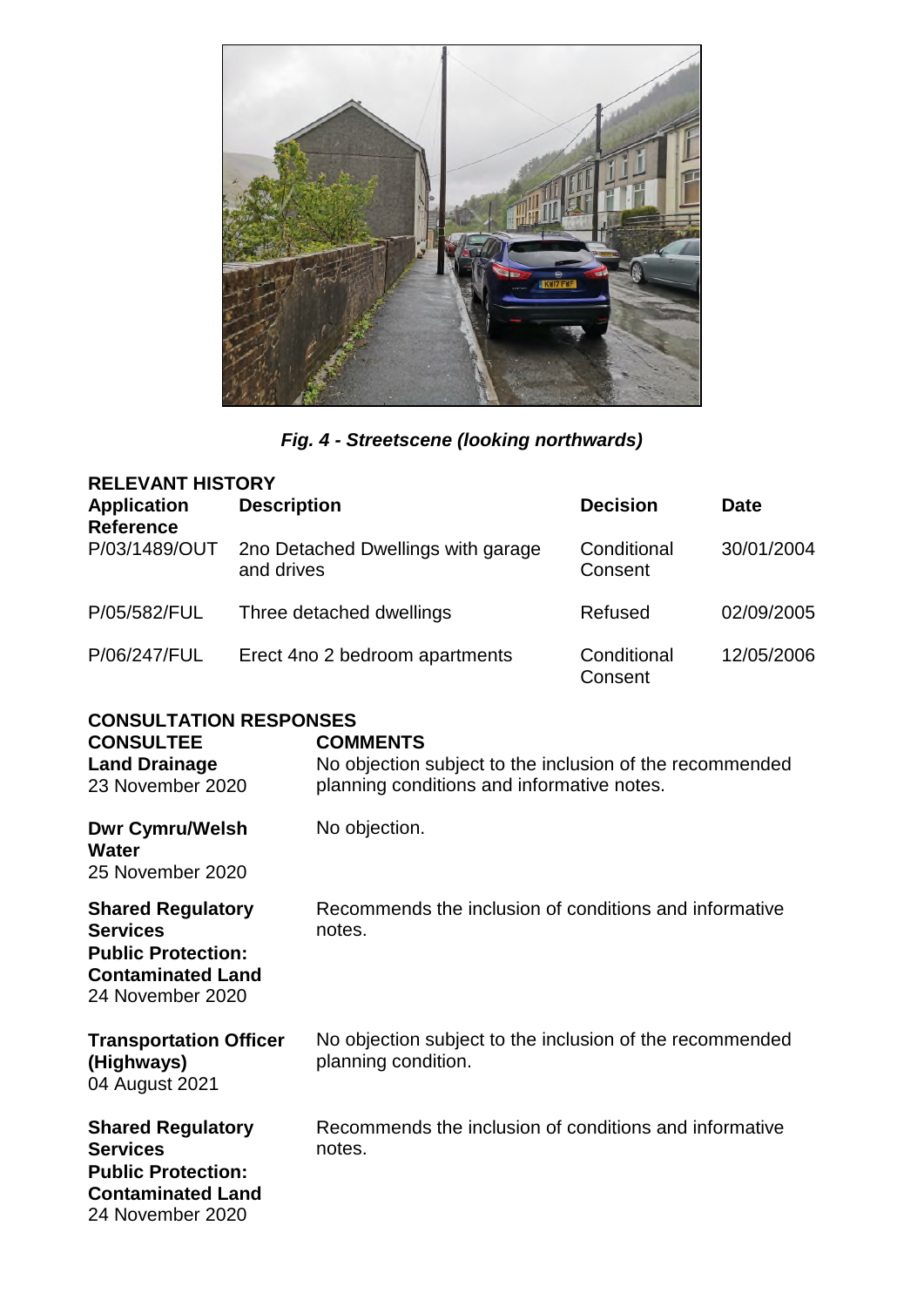**The Coal Authority** 

No further comments to raise in respect of this application.

21 July 2021

## **REPRESENTATIONS RECEIVED**

The application has been advertised through direct notification to sixteen of the nearest properties, and through the erection of a site notice. The initial period for consultation expired on 8 December 2020.

Six letters of objection were received which raised objection to the scheme on the following grounds:

- Additional traffic to Sunnyside which will cause more congestion and limit on-street car parking capacity;
- Loss of light and privacy to the property known as 11 Sunnyside;
- The land is steep and the development may result in subsidence;
- The dwellings proposed are too large and are not in keeping with the surrounding area;
- Disruption for residents during construction period;
- Not adequate room for construction vehicles;
- Negligible impact on housing need and therefore unjustified form of development.

A second consultation was undertaken after receipt of amended plans on 28 June 2021, and all properties initially consulted were sent a secondary letter requesting further views of the proposed changes. Two further letters of objection were received from neighbouring residents, objecting to the scheme on the same grounds referred to above.

## **COMMENTS ON REPRESENTATIONS RECEIVED**

The following observations are provided in response to the objections raised by local residents.

Factors to be taken into account in making planning decisions must be planning matters; that is, they must be relevant to the proposed development and use of land in the public interest. The matters raised which are considered to be material to the determination of this application are addressed in the appraisal section of the report.

The concern raised which refers to the disturbance of residents during the construction phase of development can be addressed through the imposition of a planning condition which limits the time in which the developer can operate at the site.

Other matters, such as housing need, are not considered to be material to the determination of this planning application, and will not be addressed further.

## **RELEVANT POLICIES**

Local Policies

The Bridgend Local Development Plan 2006-2021 (LDP) was formally adopted by the Council in September 2013, within which the following policies and supplementary Planning guidance are relevant:

| <b>Policy PLA1</b>  | Settlement Hierarchy and Urban Management      |
|---------------------|------------------------------------------------|
| <b>Policy SP2</b>   | Design and Sustainable Place Making            |
| <b>Policy SP3</b>   | <b>Strategic Transport Planning Principles</b> |
| <b>Policy PLA11</b> | <b>Parking Standards</b>                       |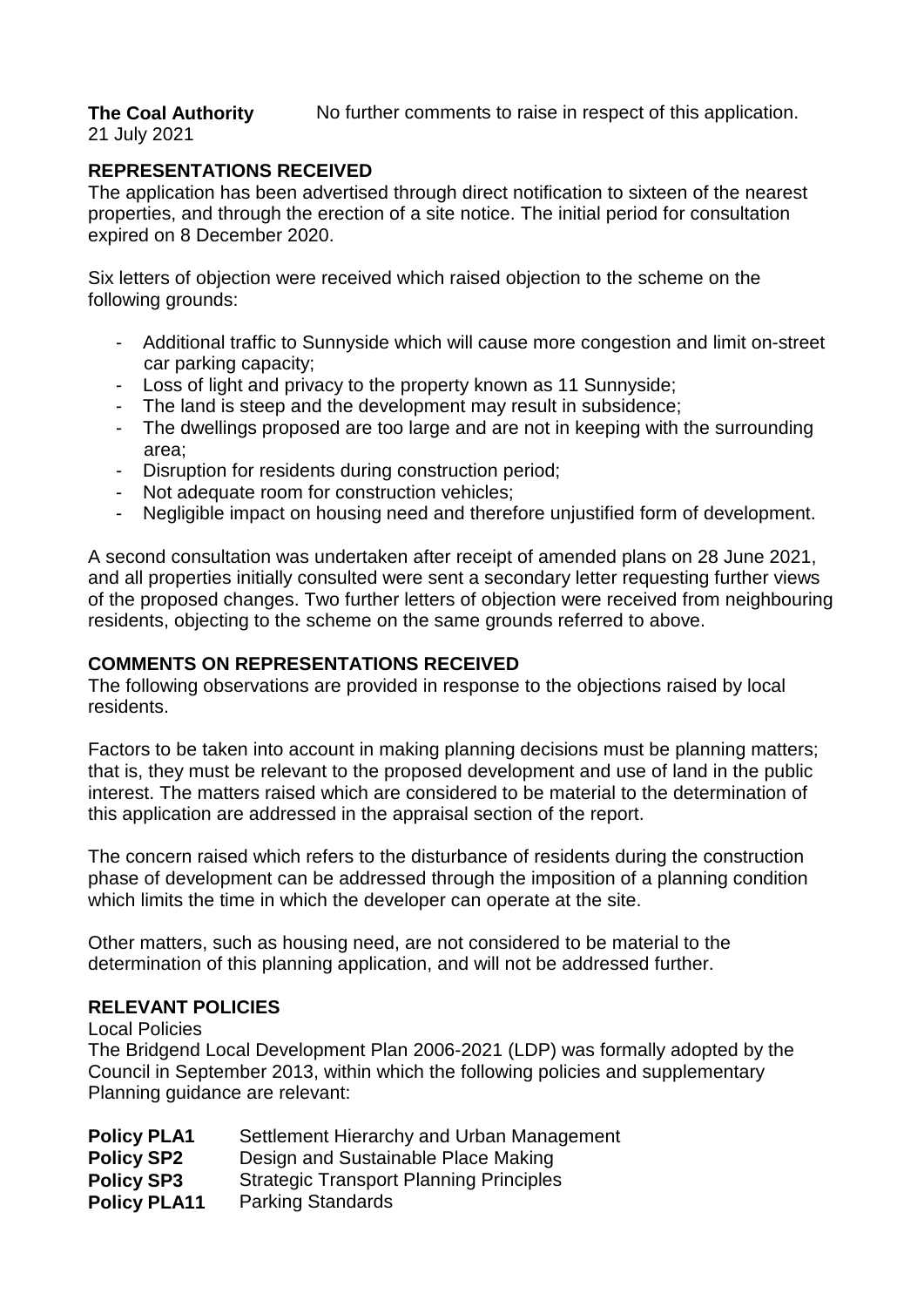| <b>Policy SP4</b>  | Conservation and Enhancement of the Natural Environment |
|--------------------|---------------------------------------------------------|
| <b>Policy ENV6</b> | <b>Nature Conservation</b>                              |
| <b>Policy ENV7</b> | <b>Natural Resource Protection and Public Health</b>    |
| <b>Policy SP6</b>  | <b>Minerals</b>                                         |
| <b>Policy ENV9</b> | Development in Mineral Safeguarding Areas               |
| <b>Policy COM3</b> | Residential Re-Use of a Building of Land                |

**Supplementary Planning Guidance 2** House Extensions **Supplementary Planning Guidance 8** Residential Development **Supplementary Planning Guidance 17 Parking Standards Supplementary Planning Guidance 19 Biodiversity & Development** 

National Policies

In the determination of a Planning application regard should also be given to the requirements of National Planning Policy which are not duplicated in the Local Development Plan. The following Welsh Government Planning Policy is relevant to the determination of this planning application:

## **Future Wales – the National Plan 2040**

**Planning Policy Wales Edition 11 Planning Policy Wales TAN 11** Noise **Planning Policy Wales TAN 12** Design **Planning Policy Wales TAN 18** Transport **Planning Policy Wales TAN 23** Economic Development

**Planning Policy Wales TAN 5** Nature Conservation and Planning

## **WELL-BEING OF FUTURE GENERATIONS (WALES) ACT 2015**

The Well-being of Future Generations Act 2015 imposes a duty on public bodies to carry out sustainable development in accordance with sustainable development principles to act in a manner which seeks to ensure that the needs of the present are met without comprising the ability of future generations to meet their own needs (section 5).

The well-being goals identified in the act are:

- A prosperous Wales
- A resilient Wales
- A healthier Wales
- A more equal Wales
- A Wales of cohesive communities
- A Wales of vibrant culture and thriving Welsh language
- A globally responsible Wales

The duty has been considered in the assessment of this application. It is considered that there would be no significant or unacceptable impacts upon the achievement of well-being goals/objectives as a result of the proposed development.

## **THE SOCIO ECONOMIC DUTY**

The Socio Economic Duty (under Part 1, Section 1 of the Equality Act 2010), which came in to force on 31 March, 2021, has the overall aim of delivering better outcomes for those who experience socio-economic disadvantage and, whilst this is not a strategic decision, the duty has been considered in the assessment of this application.

#### **APPRAISAL**

This application is referred to the Development Control Committee to consider the objections received from local residents.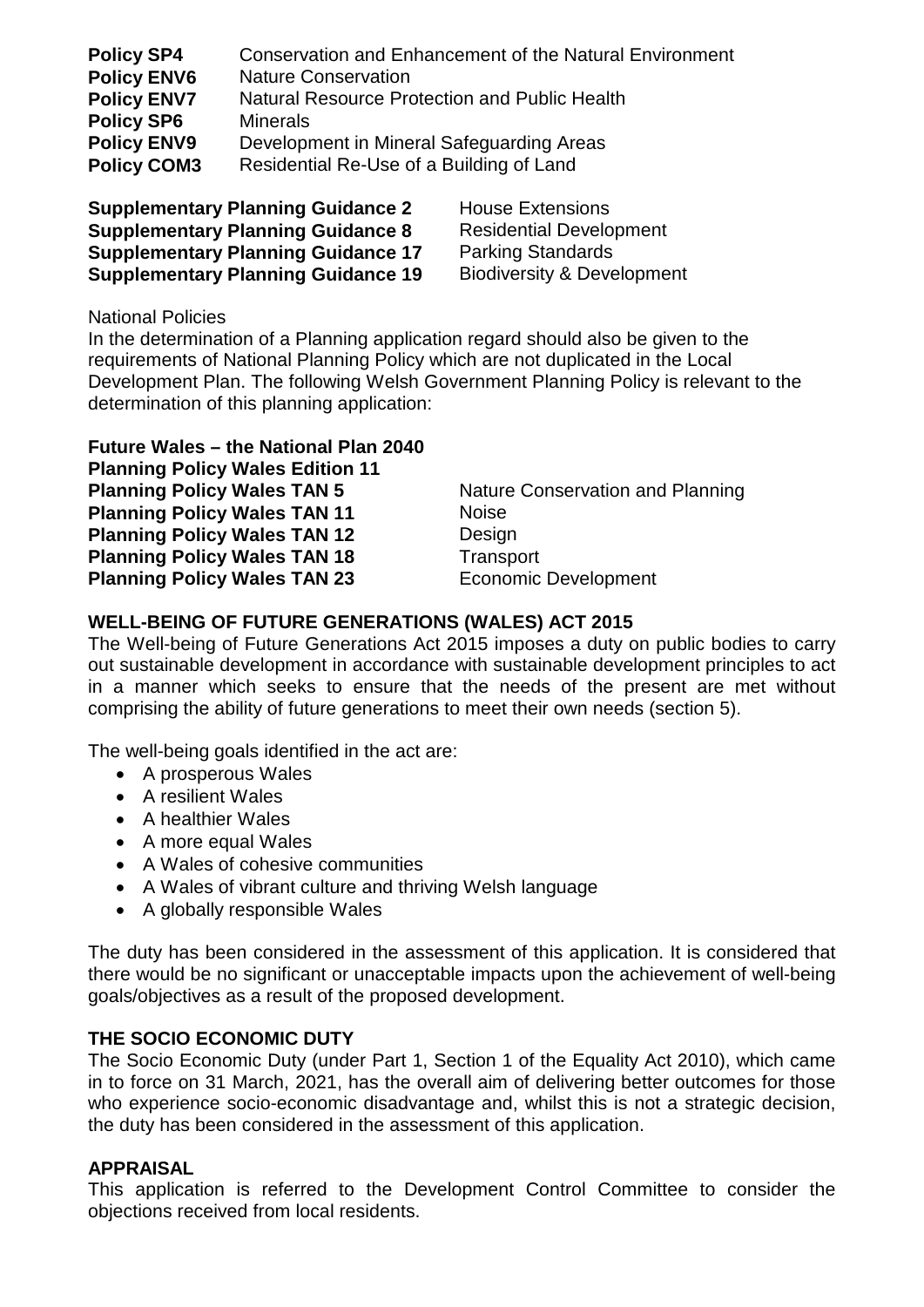## **PRINCIPLE OF DEVELOPMENT**

The application site lies within the Local Settlement of Ogmore Vale, as defined by Policy PLA1 of Bridgend County Borough Council's adopted Local Development Plan (2013). Policy COM3 of the Local Development Plan (2013) states that "residential developments within settlement boundaries defined in Policy PLA1 on 'windfall' and 'small scale' sites for the conversion of existing buildings, or the re-use of vacant or under-utilised land will be permitted where no other LDP policy protects the building or land for an existing or alternative use."

The proposal is considered to be compliant with Policies PLA1 and COM3 of the Local Development Plan (2013) and is therefore considered to be acceptable in principle. However, whilst the area of land is accepted as an area which is capable of redevelopment in principle in accordance with Policy COM3 of the Local Development Plan (2013), consideration must be given to the importance of placemaking in decision making.

Placemaking considers the context, function and relationships between a development site and its wider surroundings. It adds social, economic, environmental and cultural value to development proposals resulting in benefits which go beyond a physical development boundary and embed wider resilience into planning decisions. Therefore, due regard must be given to Policy SP2 of the Local Development Plan (2013) as it incorporates the concept of placemaking.

## **DESIGN/IMPACT ON THE CHARACTER AND APPEARANCE OF THE AREA**

The acceptability of the proposed development is assessed against Policy SP2 of the Local Development Plan (2013) which stipulates that "all development should contribute to creating high quality, attractive, sustainable places which enhance the community in which they are located, whilst having full regard to the natural, historic and built environment". Design should be of the highest quality possible and should be appropriate in scale, size and prominence.

PPW11 states at paragraph 3.9 that "the special characteristics of an area should be central to the design of a development. The layout, form, scale and visual appearance of a proposed development and its relationship to its surroundings are important planning considerations".

The area surrounding the application site is residential in nature, and is occupied by a mix of semi-detached and terraced two storey properties. Generally, the properties are finished in rendered elevations with a mix of concrete and slate tiled roofs, as demonstrated below:



*Fig. 5 - Sunnyside Streetscene (looking southwards)*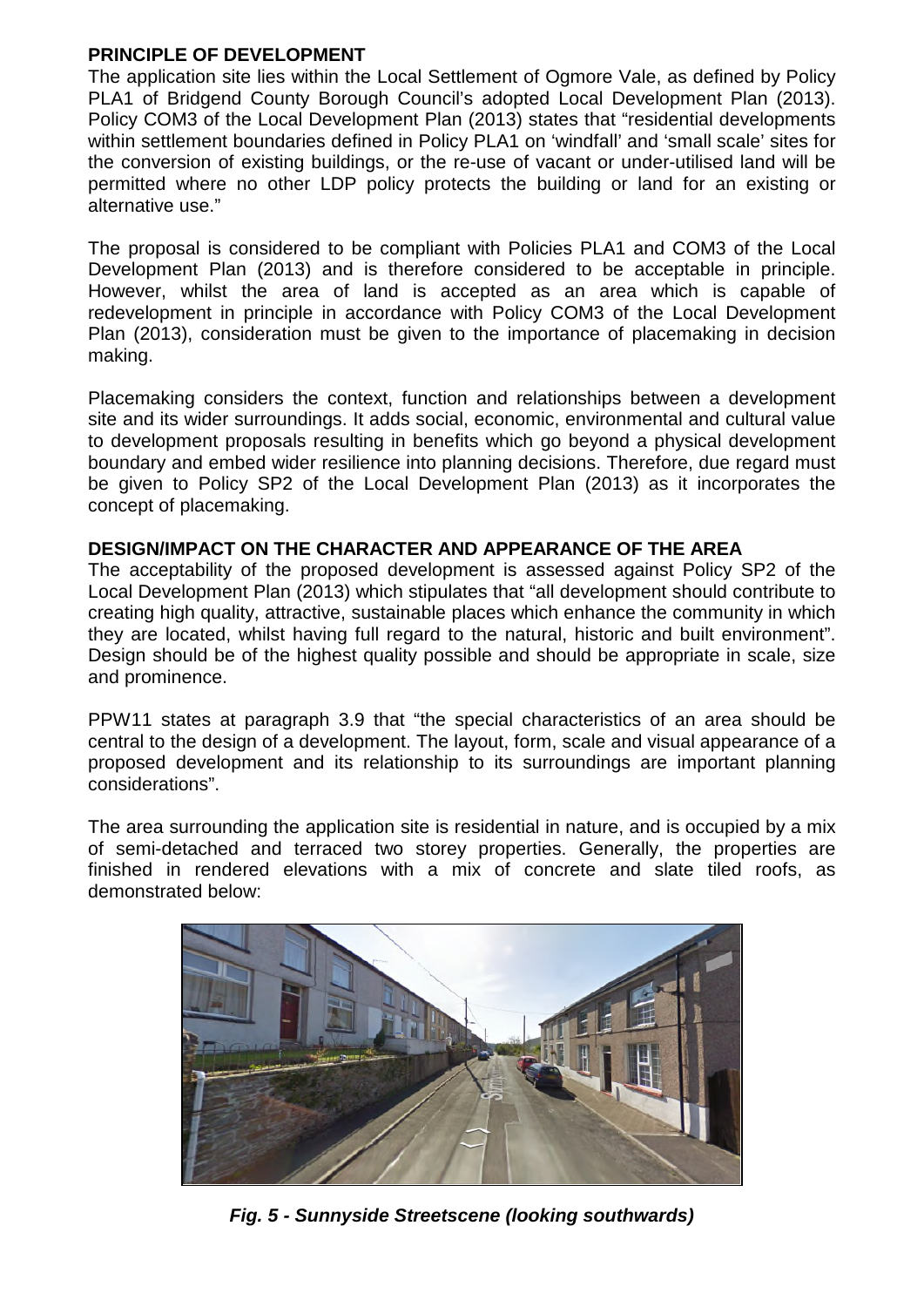In general terms, the introduction of a pair of semi-detached dwellings on the western side of Sunnyside is considered to be an appropriate form of development in this location, owing to the nature of the surrounding area. In addition, the clearance of the significantly overgrown site will improve the visual amenities of the area.

The developer is seeking to maximise the potential of the land by increasing the density of the wider site and it is considered that the addition of a pair of semi-detached dwellings is appropriate within the sites wider context. The proposed is not considered to result in overdevelopment of the existing plot, and the proposed positioning of the dwelling is considered to be acceptable.

In terms of size, whilst the dwellings will be readily visible from the streetscene and public vantage points, it is considered that their size is modest and of a scale which is proportionate and complimentary to the surrounding residential area. The proposed dwellings will not appear as overly prominent additions to the streetscene, and are not considered to be overly excessive in terms of size and scale.

The dwellings are shown to have a mix of render blockwork and facing brick elevations with artificial slate roof, with white uPVC windows and doors. In reviewing the pallet of materials in the surrounding area, it is considered that the proposed materials match other residential properties within the immediate vicinity of the application site, and are therefore considered to be acceptable finishes.

Overall, the dwellings are considered to be additions which respect the character of the surrounding area and will not result in the addition of incongruous features within the streetscene. For this reason, the scheme is considered to be compliant with criterion (3) of Policy SP2 of the Local Development Plan (2013) and is therefore considered to be acceptable in this regard.

## **NEIGHBOURING/RESIDENTIAL AMENITY**

Criterion (12) of Policy SP2 of the Local Development Plan (2013) seeks to ensure that the viability and amenity of neighbouring uses and their users/occupiers is not adversely affected by development proposals, and in addition, seeks to ensure that an appropriate level of amenity is afforded to future occupiers of a development.

Although Supplementary Planning Guidance Note 02 *Householder Development* (SPG02) relates to household development, it is considered that the principles of the guidance note are applicable in this instance. Note 1 of SPG02 states that no development should "unreasonably dominate the outlook of an adjoining property". The dwellings are proposed to be positioned close to the eastern site boundary, as shown below:



*Fig. 6 – Proposed Site Layout*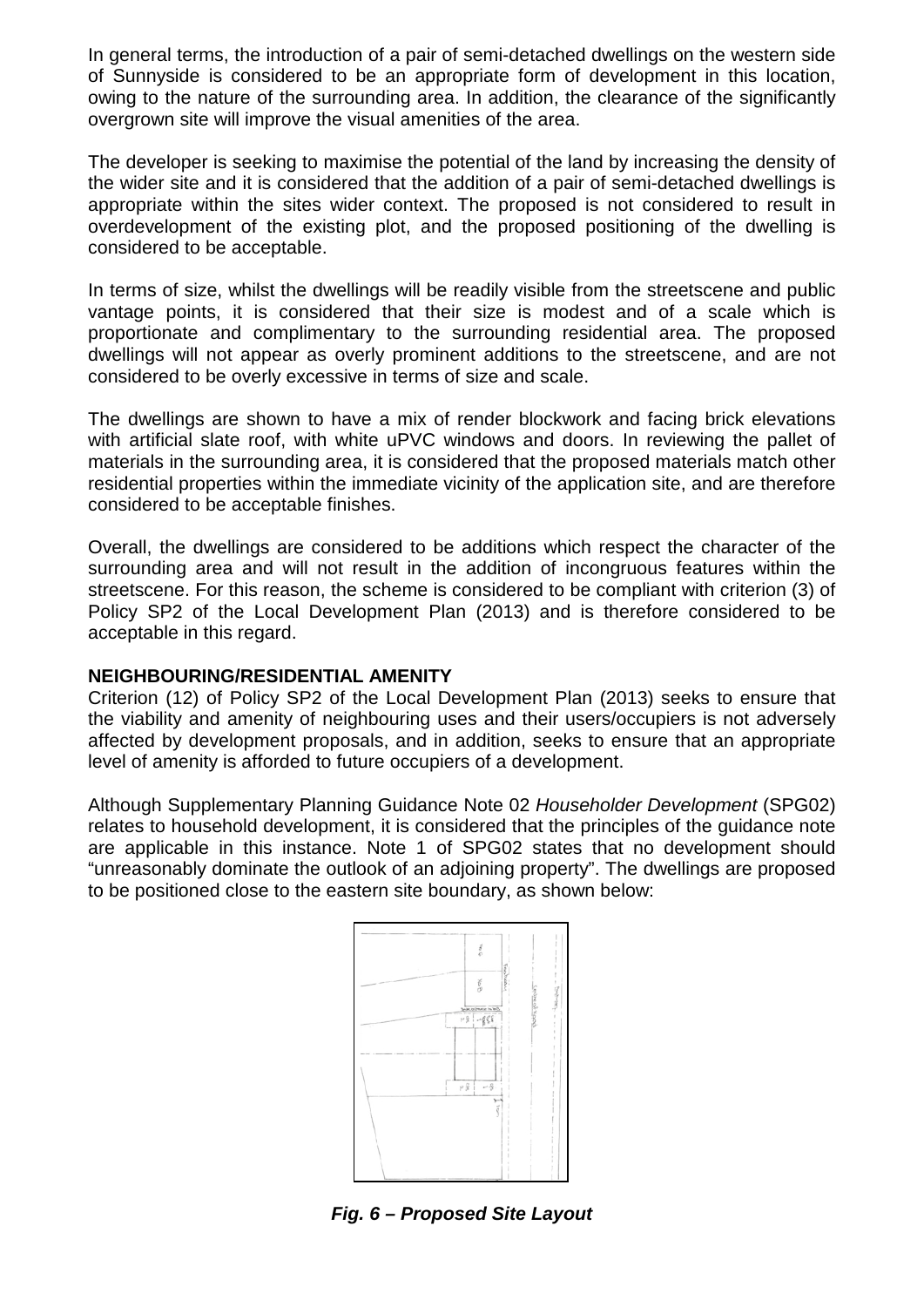Each property will principally face the east with primary windows openings on the eastern (front) and western (rear) elevations.

In terms of light, whilst the dwellings will be located to the south of the existing dwellings known as 6 Sunnyside and 8 Sunnyside, Ogmore Vale, their position is such that the development will not result in overshadowing to the dwellings. The development will not result in substantial loss of sunlight to properties to the north, and is therefore not considered to adversely affect the levels of light currently afforded to the neighbouring properties to the north, in accord with Note 1 of SPG02.

The dwelling has been orientated and designed to limit any form of overlooking into the neighbouring properties to the north as no window openings are proposed to be installed to the northern or southern elevations of each residential unit.

Given the above, the proposal is considered to be acceptable from an amenity perspective, on balance, the proposed development is considered to be acceptable, in accord with criterion (12) of Policy SP2 of the Local Development Plan (2013) and guidance contained within SPG02.

#### **HIGHWAY SAFETY AND PARKING PROVISION**

Policy PLA11 of the Local Development Plan states that "all development will be required to provide appropriate levels of parking. This should be in accordance with the adopted parking standards".

Supplementary Planning Guidance Note 17 *Parking Standards* (SPG17) denotes that offstreet car parking spaces should measure 4.8 metres in depth and 2.6 metres in width at a minimum. It also states that 1 off-street car parking space per bedroom should be provided (up to a maximum requirement of 3 spaces).

It is important to note that the guidance contained within SPG17 refer to maximum standards, and Note 10 of Table "a) Residential: New Build & Conversion" clearly states that "it should be noted that any decision to reduce the parking standards from those quoted in the main table will be at the discretion of the Local Authority and will be based upon the availability of any appropriate kerbside or other unallocated parking areas that are deemed fit for purpose without adversely affecting the safety and effectiveness of the adjacent highway".

In this case, the Highway Authority place weight on a recent appeal decision for a similar scheme in an adjacent street, whereby the Inspector gave consideration to the sustainability criteria and suggested that a 1 space reduction per residential unit would be suitable in this case.

Therefore, in consideration of this scheme, and with regard to the Inspector's decision, the Highway Authority consider that a reduction is also acceptable in this case, to two offstreet car parking spaces per unit. In a consultation response dated 4 August 2021, the Highway Authority confirmed that the scheme is acceptable subject to the provision of two off-street parking spaces per property and accordingly, no objection is raised to the proposal. The scheme is considered to be acceptable in this regard.

## **DRAINAGE**

Criterion (13) of Policy SP2 of the Local Development Plan (2013) seeks to ensure that development proposals incorporate appropriate arrangements for the disposal of foul sewage, waste and water.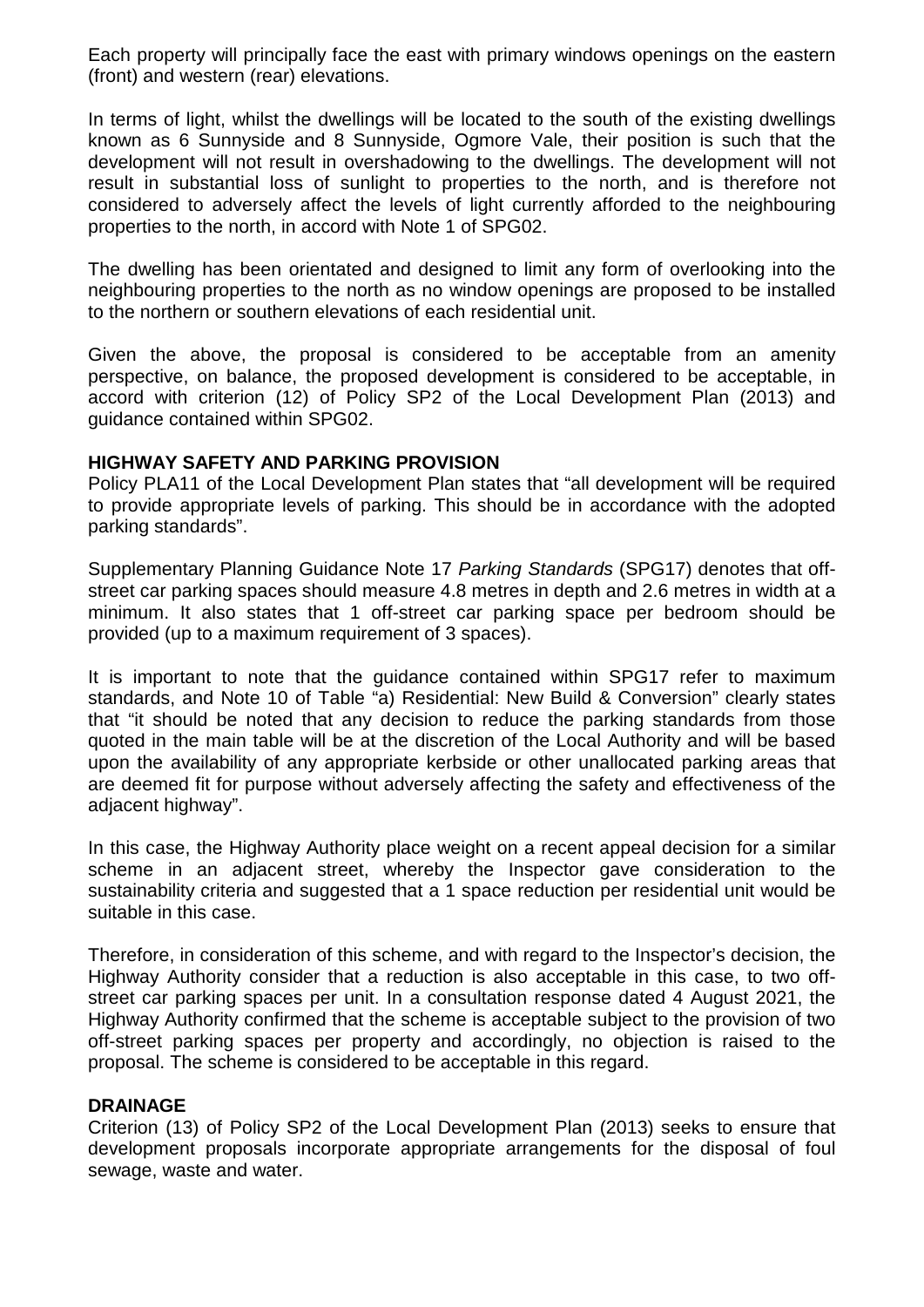In assessing this planning application, the Land Drainage Section have recommended the inclusion of planning conditions which require the submission of a comprehensive and integrated drainage scheme together with the submission of suitable infiltration tests, for the agreement of the Authority prior to the commencement of development.

Dŵr Cymru Welsh Water have advised that capacity exists within the public sewerage network in order to receive the domestic foul only flows from the proposed development site.

Subject to the inclusion of the recommended planning conditions, the proposed development is considered to be acceptable in respect of drainage, in compliance with criterion (13) of Policy SP2 of the Local Development Plan (2013). The applicant is reminded that the development requires approval of Sustainable Drainage Systems (SuDS) features by the SuDS Approval Body (SAB).

## **MINING**

A partial area of the application site (eastern half) site lies within the Development High Risk Area as defined by The Coal Authority, and as shown hatched diagonally below:



*Fig. 7 - Development High Risk Area* 

On initial review of the planning application, The Coal Authority raised an objection to the development proposal. The application site lies within an area containing coal outcrops which may have been subject to historic unrecorded coal workings at shallow depth. In accordance with the agreed risk-based approach to development management in the defined Development High Risk Areas, a Coal Mining Risk Assessment should support any planning application in such areas.

Whilst the Coal Authority acknowledged the submission of a Coal Mining Report written by The Coal Authority and dated 11 December 2003, it was considered that the information provided was a factual report, and no assessment of the potential risk posed to the development proposal by past coal mining activity was undertaken. Therefore, in order to address the objection raised, an up-to-date Coal Mining Risk Assessment was required.

In response to the objection raised, the applicant submitted a Coal Mining Risk Assessment, written by Earth Science Partnership and dated April 2021. The submitted report concludes that the risk associated with potential historic surface workings and unrecorded shallow underground mine workings cannot be discounted. Accordingly, it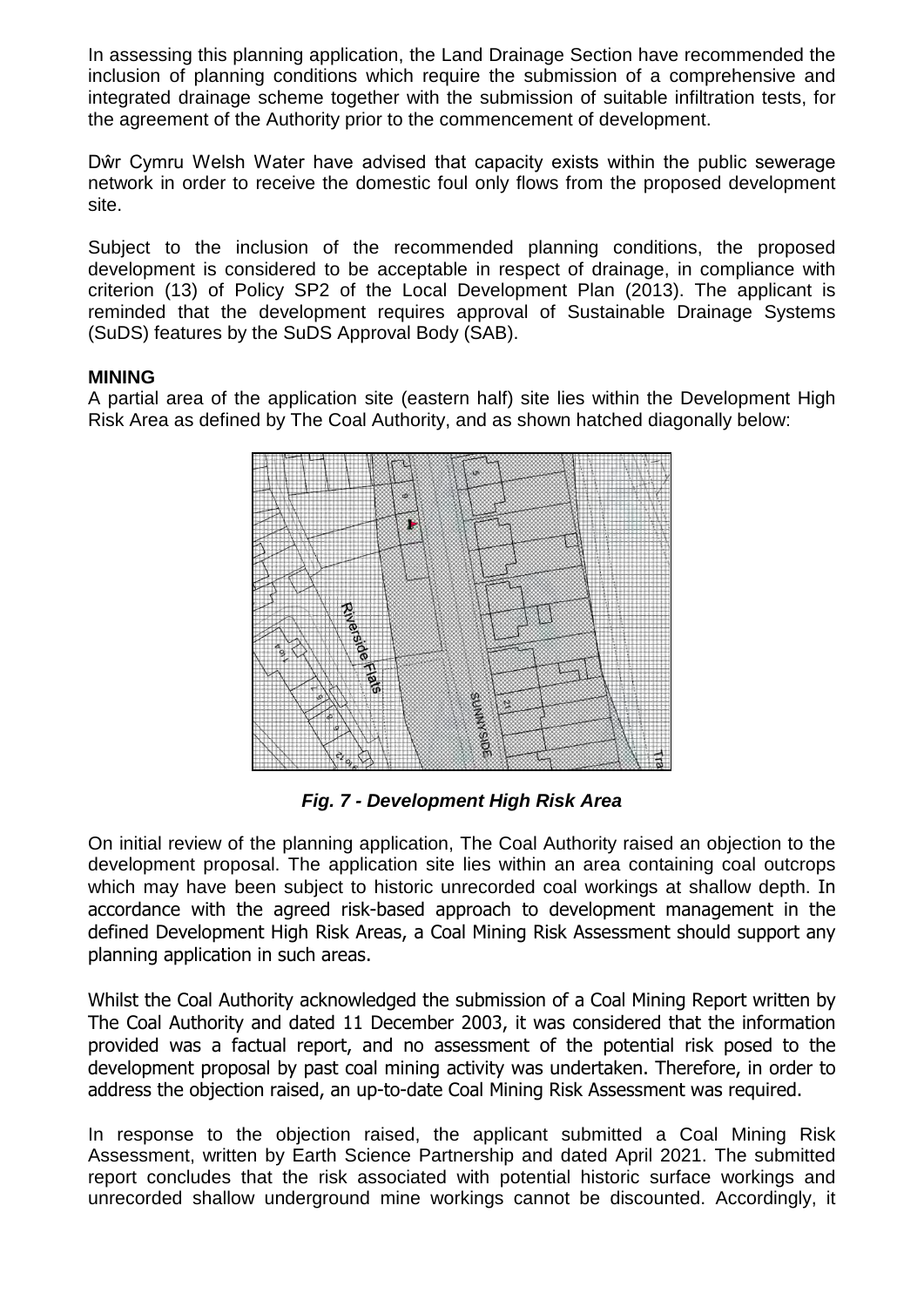goes on to recommend that intrusive ground investigations, comprising trial pits and boreholes, should be carried out in order to establish the risk posed by this possible coal mining legacy.

The Coal Authority concurs with the recommendations of the Coal Mining Risk Assessment report; that coal mining legacy potentially poses a risk to the proposed development and that investigations are required, along with possible remedial measures, in order to ensure the safety and stability of the proposed development. The intrusive investigations recommended should be designed by a competent person, to properly assess ground conditions and to establish the exact situation regarding mining legacy which could pose a risk to the proposed development. This requirement addresses the concerns raised by local residents which refers to the steep topography of the site, subsidence and ground instability.

As such, it is recommended that planning conditions and informative notes are included upon any consent granted, to ensure site investigations and remedial works are carried out and to ensure a suitably qualified person confirm that the site is, or has been made, safe and stable. Subject to the imposition of the recommended conditions and informative notes, the scheme is considered to be acceptable in this regard.

## **PUBLIC PROTECTION: CONTAMINATION**

Policy ENV7 of the Local Development Plan (2013) states "development proposals will only be permitted where it can be demonstrated that they would not cause a new, or exacerbate an existing, unacceptable risk of harm to health, biodiversity and/or local amenity. Criterion (4) refers to contamination (including invasive species).

The Public Protection Section conclude that the development is acceptable, subject to the imposition of the recommended conditions and informative notes. The proposal is therefore considered to be compliant with Policy ENV7 of the Local Development Plan (2013).

#### **CONCLUSION**

Having regard to the above, and notwithstanding the objections raised, in this case and on balance, it is considered that the amended scheme is acceptable from a highway safety perspective, represents an appropriate form of development in this residential location and is designed to ensure that the dwelling will not have a detrimental impact on the residential amenities of neighbouring occupiers.

The application is recommended for approval as it complies with Council policy and guidelines, will improve the visual amenities of the residential area and will not have a significantly detrimental impact on the privacy of neighbours' amenities to warrant a refusal on such grounds.

#### **RECOMMENDATION**

(R02) That permission be GRANTED subject to the following condition(s):-

- 1. The development shall be carried out in accordance with the following drawings:
	- Location Plan received on 9 October 2020;
	- Proposed Plan at Basement Level received on 9 October 2020;
	- Proposed Ground Floor Plan received on 9 October 2020;
	- Proposed First Floor Plan received on 9 October 2020;
	- Proposed Plan at Attic Level received on 9 October 2020;
	- Proposed Front Elevation received on 9 October 2020;
	- Proposed Rear Elevation received on 9 October 2020;
	- Proposed Side Elevation (north) received on 9 October 2020;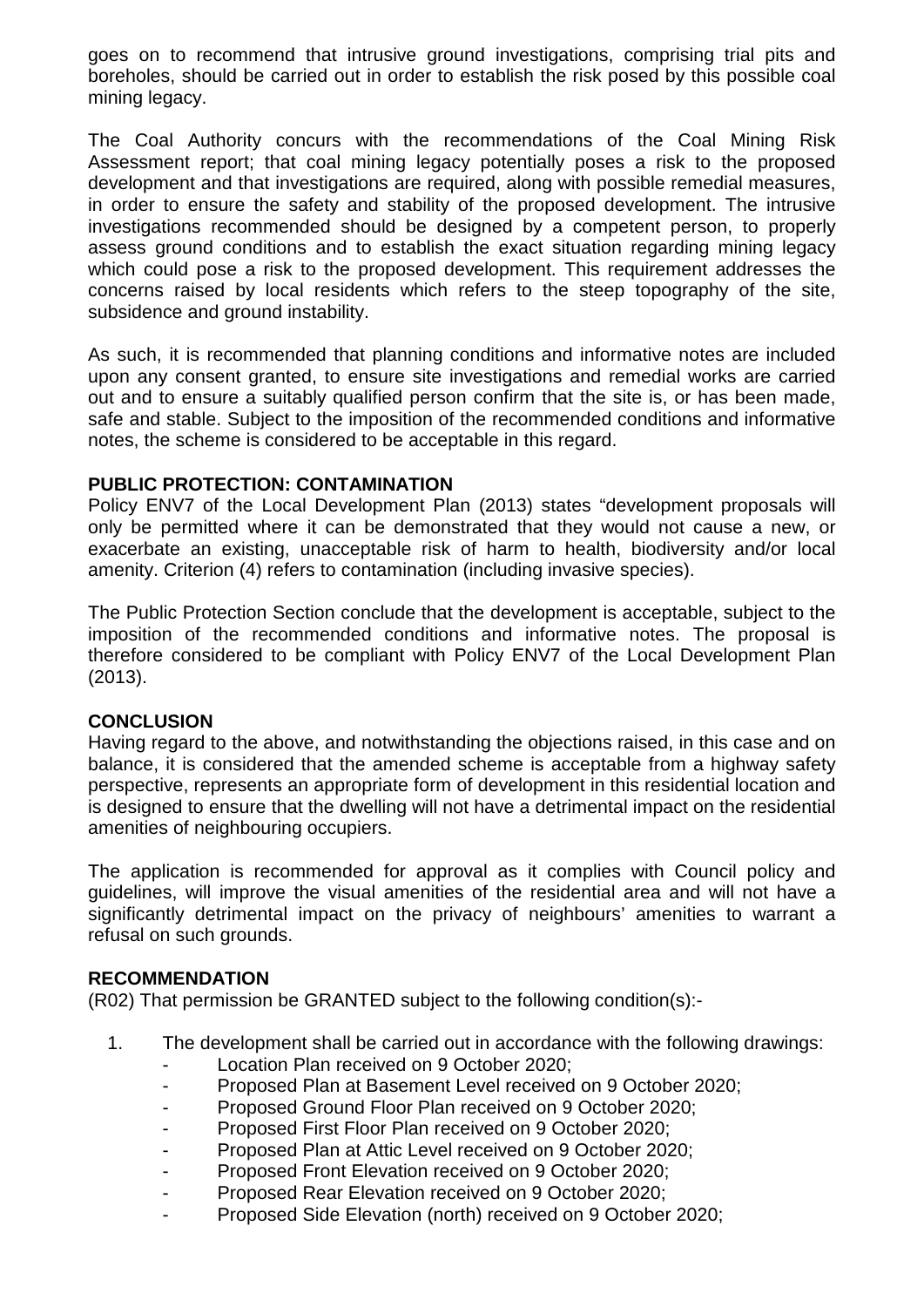- Proposed Side Elevation (south) received on 9 October 2020;
- Section Drawing Sheet 3 of 3 received on 9 October 2020;
- Site Plan & Parking Arrangement received on 28 June 2021.

Reason: To avoid doubt and confusion as to the nature and extent of the approved development.

2. No development shall take place until there has been submitted to and agreed in writing by the Local Planning Authority a plan indicating the positions, design, materials and type of boundary treatment to be erected and a timetable for its implementation. Development shall be carried out in accordance with the agreed plan and timetable.

Reason: To ensure that the general amenities of the area are protected.

3. No development can commence until a scheme to address how ground movement is to be dealt with, including structural and design details of any retaining wall required as part of the development together with a Certificate from a Consulting Engineer certifying that the retaining wall to be constructed will be designed and constructed so as to prevent subsequent ground movement, has been submitted to and agreed in writing by the Local Planning Authority. The development shall be implemented strictly in accordance with approved details and shall thereafter be retained and maintained in perpetuity.

Reason: To ensure a satisfactory form of development and the in the interests of safety.

4. No development shall commence until a scheme for the provision of 2 off street parking spaces per property has been submitted to and approved in writing by the Local Planning Authority. The parking areas shall be implemented in permanent materials before the development is brought into beneficial use and retained for parking purposes in perpetuity.

Reason: In the interests of highway safety.

5. No development shall commence on site until a scheme for the comprehensive and integrated drainage of the site, showing how foul, road and roof/yard water will be dealt with, including future maintenance requirements, has been submitted to and approved in writing by the Local Planning Authority; the approved scheme must be implemented prior to beneficial use.

Reason: To ensure that effective drainage facilities are provided for the proposed development and that flood risk is not increased.

6. No development shall commence on site until a suitable infiltration test, sufficient to support the design parameters and suitability of any proposed infiltration system, has been submitted to and approved in writing by the Local Planning Authority; the approved scheme must be implemented prior to the beneficial occupation of the dwellings.

Reason: To ensure that effective satisfactory management and disposal of surface water is provided for the proposed development.

7. No development shall take place until a site investigation has been carried out in accordance with a methodology first submitted to and approved in writing by the local planning authority. The results of the site investigation shall be submitted to the local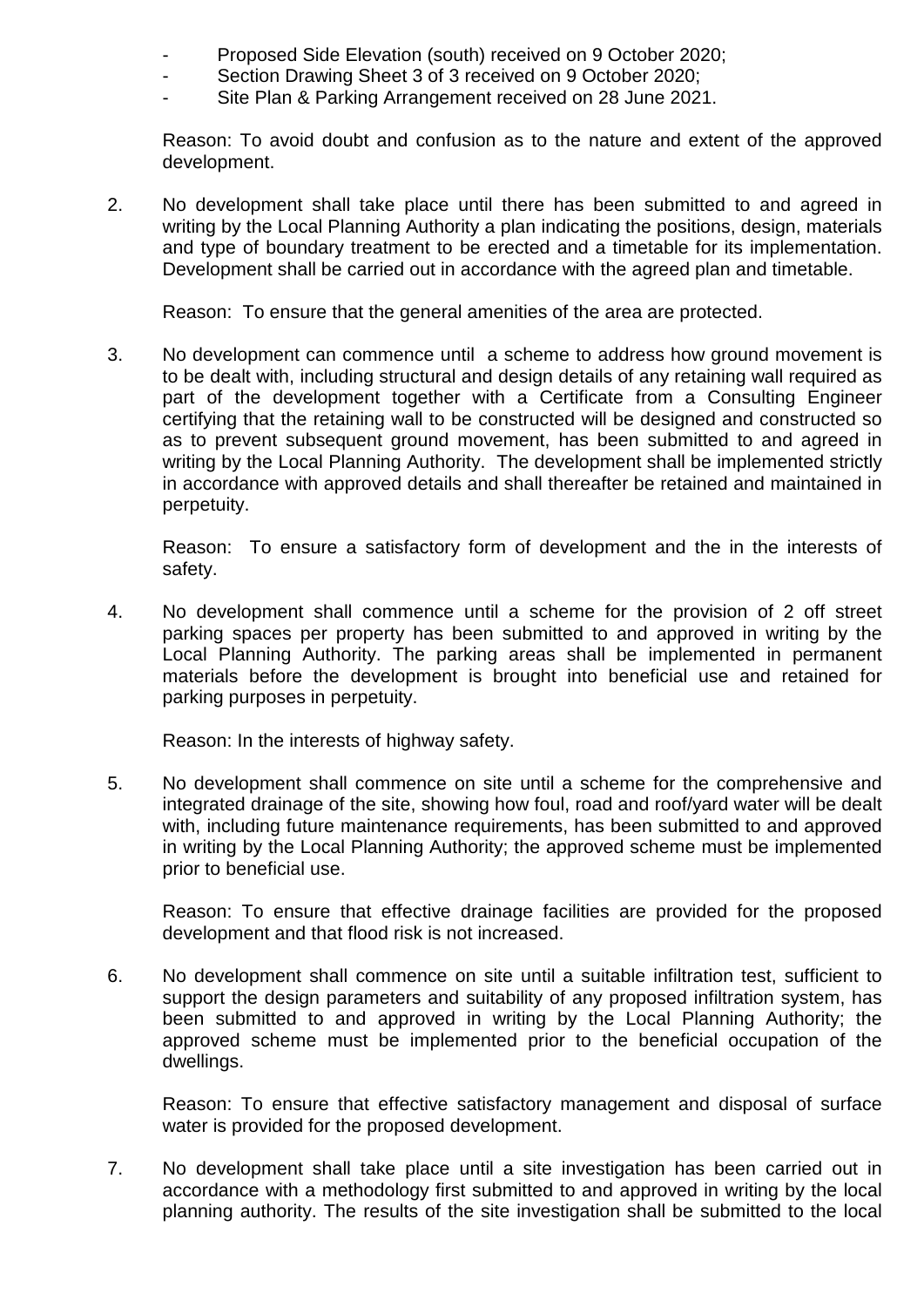planning authority before any development begins. If any land instability issues are found during the site investigation, a report specifying the measures to be taken to remediate the site to render it suitable for the development shall be submitted to and approved in writing by the local planning authority. Remedial measures shall be carried out prior to the first beneficial use of the development in accordance with the approved details and retained in perpetuity.

Reason: To ensure a satisfactory form of development and the in the interests of safety.

8. If during the course of development, any unexpected land instability issues are found which were not identified in the site investigation referred to in condition 7, additional measures for their remediation in the form of a remediation scheme shall be submitted to and approved in writing by the local planning authority. The remediation of the site shall incorporate the approved additional measures which shall be retained in perpetuity.

Reason: To ensure a satisfactory form of development and the in the interests of safety.

9. No development shall commence (excluding the demolition of existing structures) until; a) a scheme of intrusive investigations has been carried out on site to establish the risks posed to the development by past coal mining activity; and

b) any remediation works and/or mitigation measures to address land instability arising from coal mining legacy, as may be necessary, have been implemented on site in full in order to ensure that the site is made safe and stable for the development proposed.

The intrusive site investigations and remedial works shall be carried out in accordance with authoritative UK quidance.

Reason: In the interests of land stability.

10. Prior to the occupation of the dwellings hereby approved, a signed statement or declaration prepared by a suitably competent person confirming that the site is, or has been made, safe and stable for the approved development shall be submitted to the Local Planning Authority for approval in writing. This document shall confirm the methods and findings of the intrusive site investigations and the completion of any remedial works and/or mitigation necessary to address the risks posed by past coal mining activity.

Reason: In the interests of land stability.

11. Construction works shall not take place outside 08:00 hours to 18:00 hours Mondays to Fridays and 08:00 hours to 13:00 hours on Saturdays and at no time on Sundays or Bank Holidays.

Reason: In the interests of residential amenities.

12. In the event that contamination is found at any time when carrying out the approved development that was not previously identified it must be reported in writing within 2 days to the Local Planning Authority, all associated works must stop, and no further development shall take place unless otherwise agreed in writing until a scheme to deal with the contamination found has been approved. An investigation and risk assessment must be undertaken and where remediation is necessary a remediation scheme and verification plan must be prepared and submitted to and approved in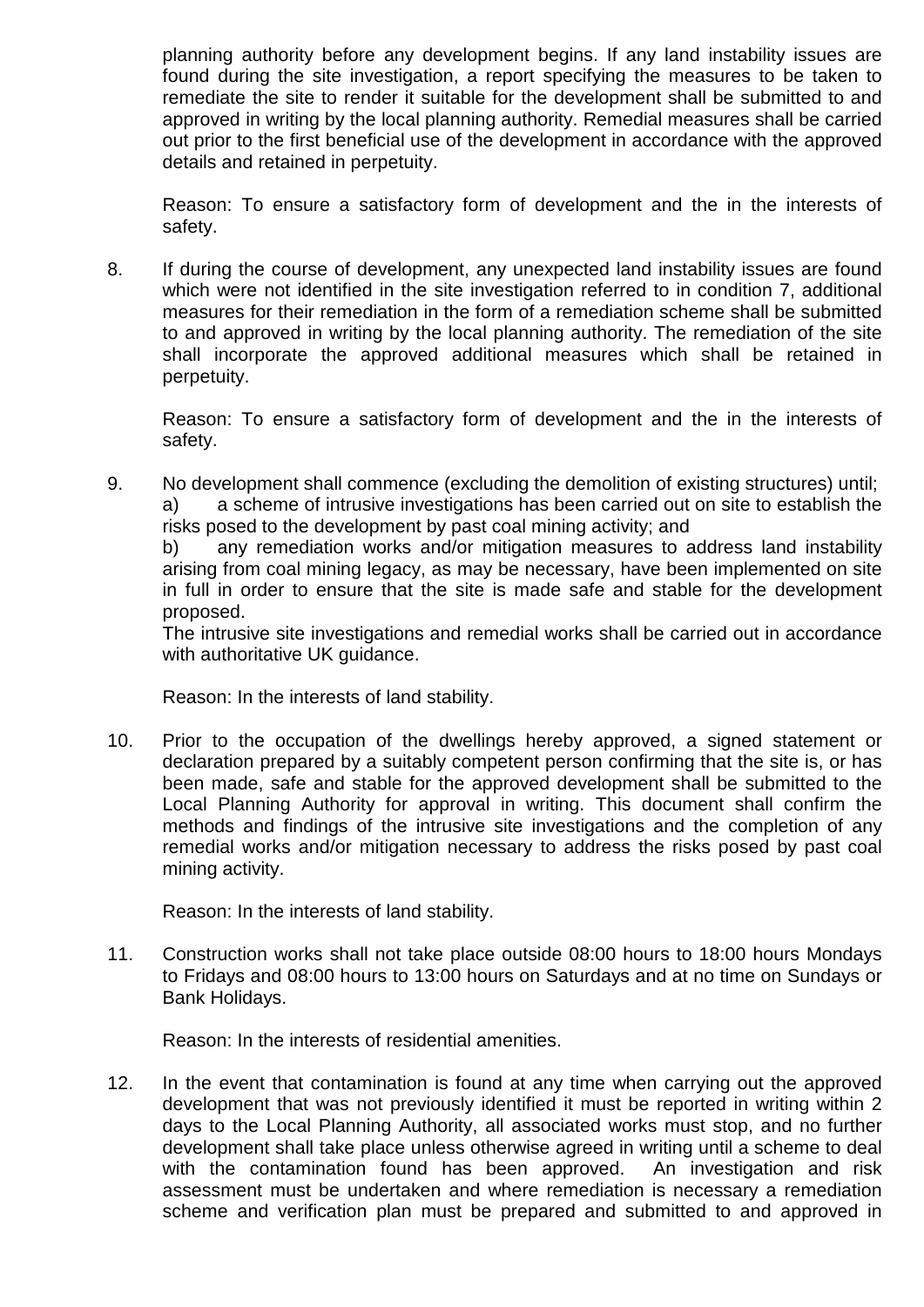writing by the Local Planning Authority. Following completion of measures identified in the approved remediation scheme a verification report must be submitted to and approved in writing by the Local Planning Authority. The timescale for the above actions shall be agreed with the LPA within 2 weeks of the discovery of any unsuspected contamination.

Reason: To ensure that any unacceptable risks from land contamination to the future users of the land , neighbouring land, controlled waters, property and ecological systems are minimised, and to ensure that the development can be carried out safely without unacceptable risks to workers, neighbours and other offsite receptors.

#### 13. \* THE FOLLOWING ARE ADVISORY NOTES NOT CONDITIONS \*

Having regard to the above, and notwithstanding the objections raised, in this case, on balance, it is considered that the scheme is acceptable from a highway safety perspective, represents an appropriate form of development in this residential location and is designed to ensure that the dwelling will not have a detrimental impact on the residential amenities of neighbouring occupiers. The application is recommended for approval as it complies with Council policy and guidelines, will improve the visual amenities of the residential area and will not have a significantly detrimental impact on the privacy of neighbours' amenities to warrant a refusal on such grounds.

No surface water is allowed to discharge to the public highway.

No land drainage run-off will be permitted to discharge (either directly or indirectly) into the public sewerage system.

From 7 January 2019, new developments of 2 or more properties and over 100m2 of construction area require sustainable drainage to manage on-site surface water. The surface water drainage systems must be designed and built in accordance with standards for sustainable drainage. These systems must be approved by the SuDS Approving Body (SAB) before construction work begins. The applicant shall submit a sustainable drainage application form to the Bridgend County Borough Council SAB. Further information in relation to the new legislation including the sustainable drainage application forms can be obtained from the following link: https://www.bridgend.gov.uk/residents/recycling-waste-and-

environment/environment/flooding/sustainable-drainage-systems/

The applicant may need to apply to Dwr Cymru / Welsh Water for any connection to the public sewer under S106 of the Water industry Act 1991. If the connection to the public sewer network is either via a lateral drain (i.e. a drain which extends beyond the connecting property boundary) or via a new sewer (i.e. serves more than one property), it is now a mandatory requirement to first enter into a Section 104 Adoption Agreement (Water Industry Act 1991). The design of the sewers and lateral drains must also conform to the Welsh Ministers Standards for Gravity Foul Sewers and Lateral Drains, and conform with the publication "Sewers for Adoption"- 7th Edition. Further information can be obtained via the Developer Services pages of www.dwrcymru.com

The applicant is also advised that some public sewers and lateral drains may not be recorded on our maps of public sewers because they were originally privately owned and were transferred into public ownership by nature of the Water Industry (Schemes for Adoption of Private Sewers) Regulations 2011. The presence of such assets may affect the proposal. In order to assist us in dealing with the proposal the applicant may contact Dwr Cymru Welsh Water on 0800 085 3968 to establish the location and